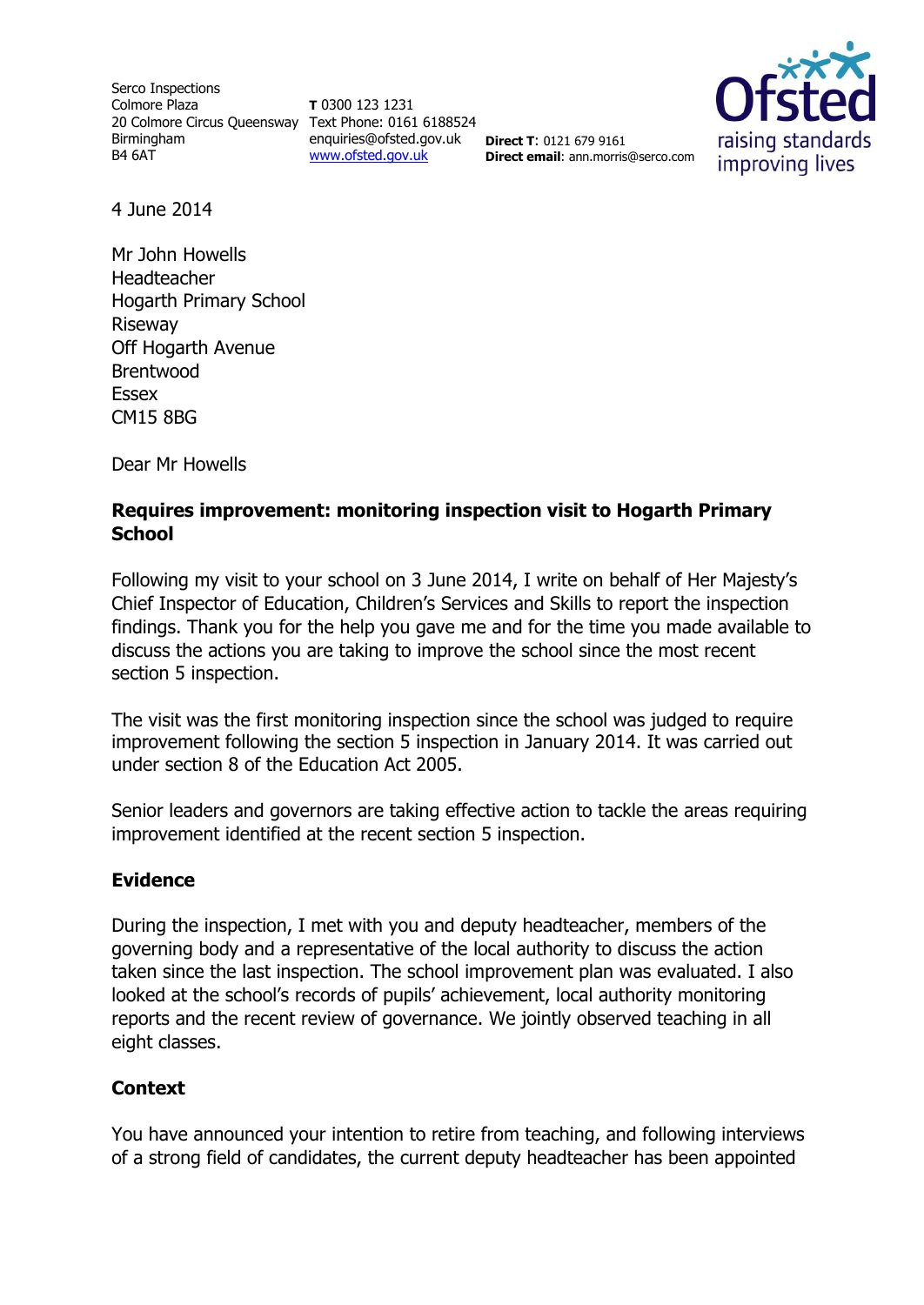

headteacher designate. She will take up her new post in September. A new deputy headteacher has also been appointed for September.

### **Main findings**

You and other senior leaders have already in put in place a number of improvements since the last inspection. Following the inspection the school produced a detailed improvement plan which is link to the broad Ofsted areas for improvement. One weakness is that the plan does not contain actions linked explicitly to all of the areas for improvement, for example how the school will share best practice across classes. While there are clear targets for pupils' progress in the improvement plan, they do not reflect the school's increased ambition for how well pupils should do. While you sensibly update targets and what the school intends to do, attainment targets are based on pupils making nationally expected progress rather than the good progress the school is aiming for. In addition, the school's evaluations of the impact of its actions are not always easy to understand.

The progress pupils make in lessons is beginning to improve. This is because the quality of teaching is improving. More is now good or better. Teachers have higher expectations of what pupils can achieve. Learning Support Assistants continue to make a valuable contribution to pupils' learning. They play a key role in checking on how well pupils are doing and make sure everyone works hard. Much of the teaching is lively and engaging. While teachers usually explain to pupils what they are expected to learn, their descriptions can be too vague and do not always match what pupils actually do. Sometimes activities are not explained carefully enough so that fundamental misunderstandings can occur.

Pupils have very positive attitudes to learning and are able to work with sustained concentration. They are confident, eager to answer questions and to work collaboratively. Even the youngest respond enthusiastically when asked to discuss their answers. Most teachers use a good range of questions to keep pupils on task and test their understanding. However, some are too quick to answer their own questions when pupils do not respond, rather than prompting them to answer or to answer more fully. Attendance of pupils eligible for the pupil premium has risen, and so too has attendance overall.

Those pupils currently in Year 6 are predicted to do better this year than last, particularly in reading and mathematics. More able pupils are expected to do better in reading, writing and mathematics. While the school tracks the progress of individual pupils very carefully it does not track sufficiently carefully the progress of groups of pupils such as those supported through the pupil premium, boys, girls and pupils who are disabled or have special educational needs. This limits the ability of the governing body to exercise its duty of strategic oversight and hold the school fully to account for pupils' achievement.

The governing body nonetheless plays an important role in school improvement. It diligently monitors the school improvement plan and is increasingly well placed to